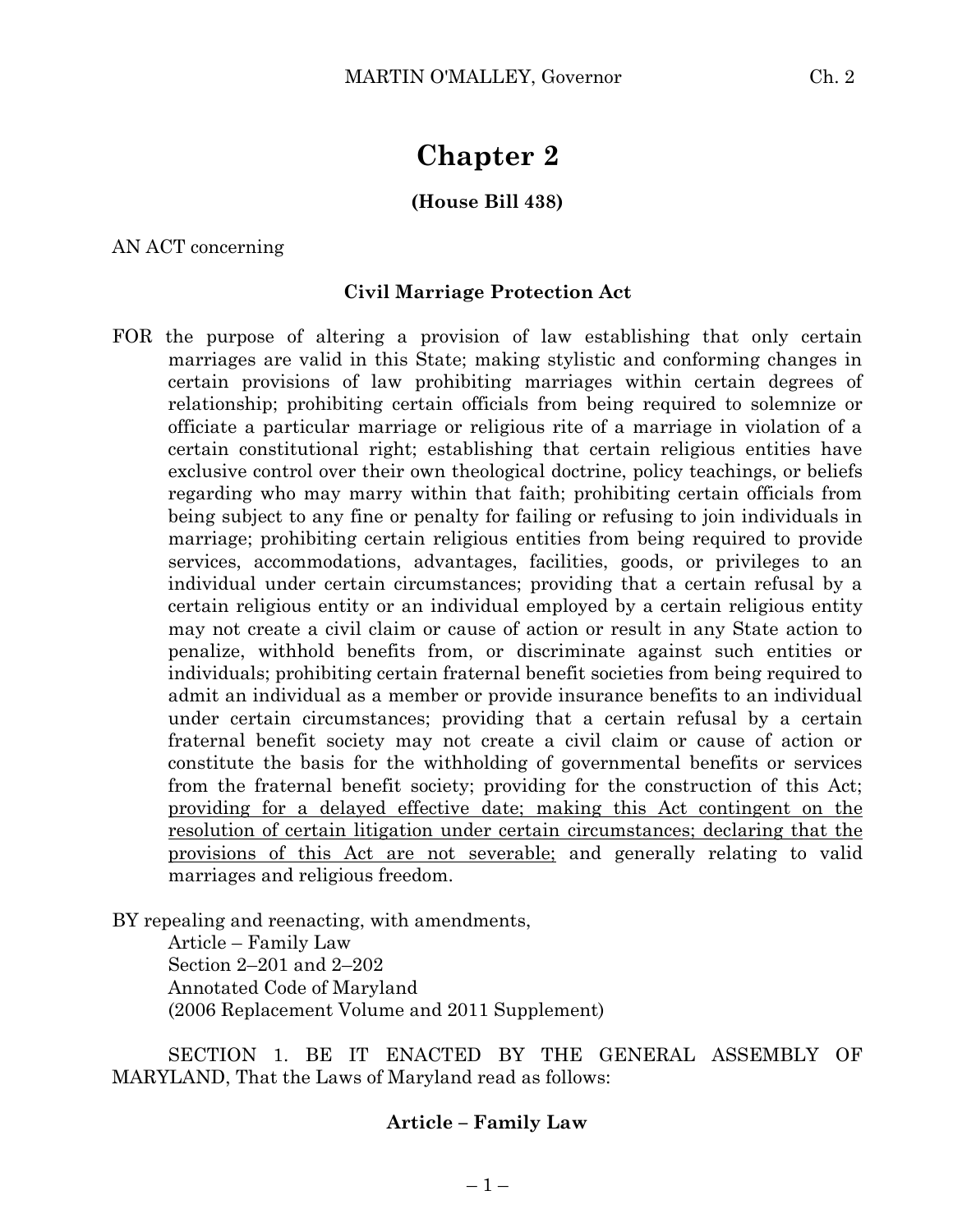$2 - 201.$ 

## **(A) THIS SECTION MAY NOT BE CONSTRUED TO INVALIDATE ANY OTHER PROVISION OF THIS TITLE.**

**(B)** Only a marriage between **[**a man and a woman**] TWO INDIVIDUALS WHO ARE NOT OTHERWISE PROHIBITED FROM MARRYING** is valid in this State.

 $2 - 202$ .

(a) Any marriage performed in this State that is prohibited by this section is void.

(b) (1) **[**A man**] AN INDIVIDUAL** may not marry **[**his**] THE INDIVIDUAL'S**:

- **[**(i) grandmother;
- (ii) mother;
- (iii) daughter;
- (iv) sister; or
- (v) granddaughter.
- (2) A woman may not marry her:
	- (i) grandfather;
	- (ii) father;
	- (iii) son;
	- (iv) brother; or
	- (v) grandson**]**
	- **(I) GRANDPARENT;**
	- **(II) PARENT;**
	- **(III) CHILD;**
	- **(IV) SIBLING; OR**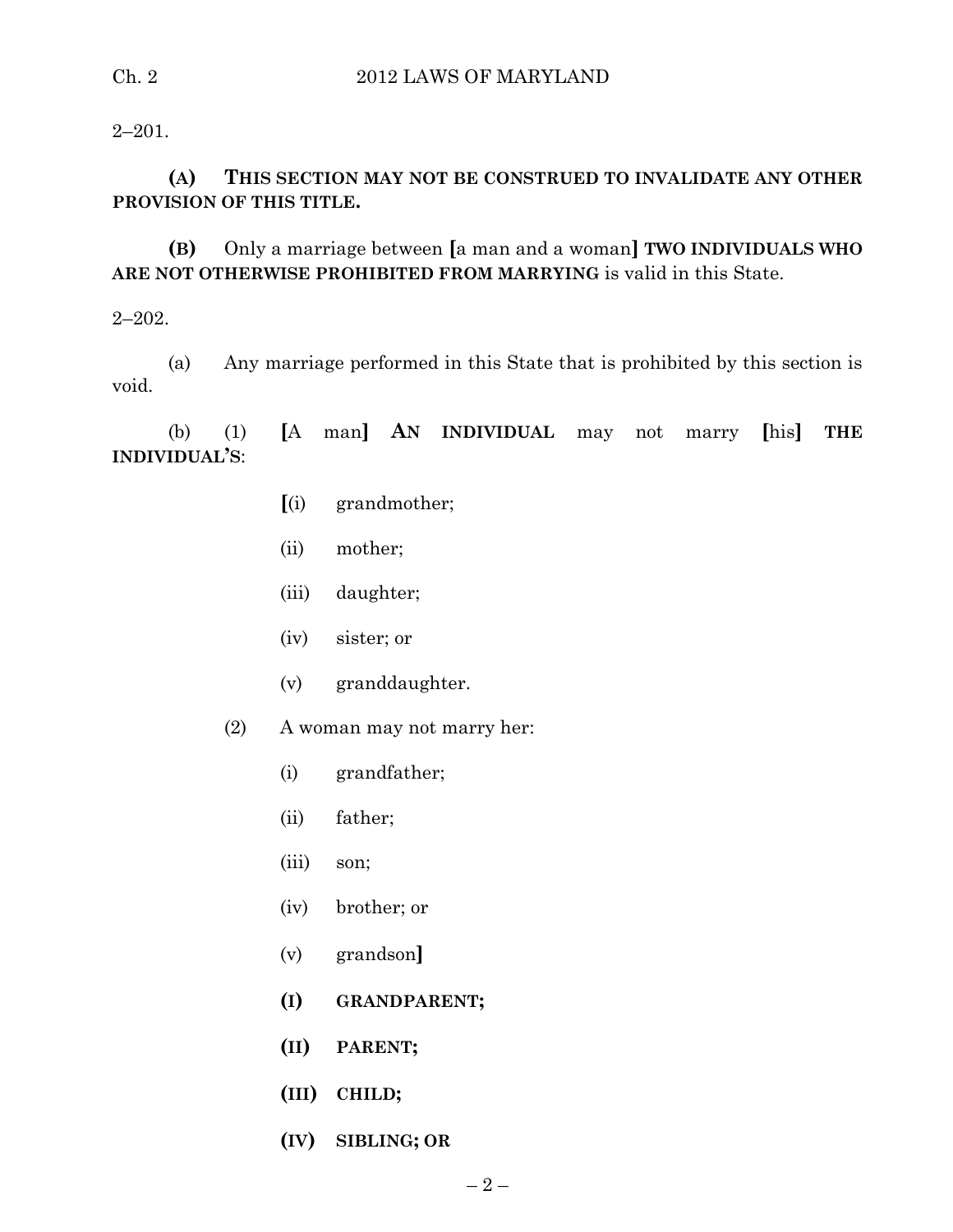#### **(V) GRANDCHILD**.

**[**(3)**] (2)** An individual who violates any provision of this subsection is guilty of a misdemeanor and on conviction is subject to a fine of \$1,500.

(c) (1) **[**A man**] AN INDIVIDUAL** may not marry **[**his**] THE INDIVIDUAL'S**:

- **[**(i) grandfather's wife;
- (ii) wife's grandmother;
- (iii) father's sister;
- (iv) mother's sister;
- (v) stepmother;
- (vi) wife's mother;
- (vii) wife's daughter;
- (viii) son's wife;
- (ix) grandson's wife;
- (x) wife's granddaughter;
- (xi) brother's daughter; or
- (xii) sister's daughter.
- (2) A woman may not marry her:
	- (i) grandmother's husband;
	- (ii) husband's grandfather;
	- (iii) father's brother;
	- (iv) mother's brother;
	- (v) stepfather;
	- (vi) husband's father;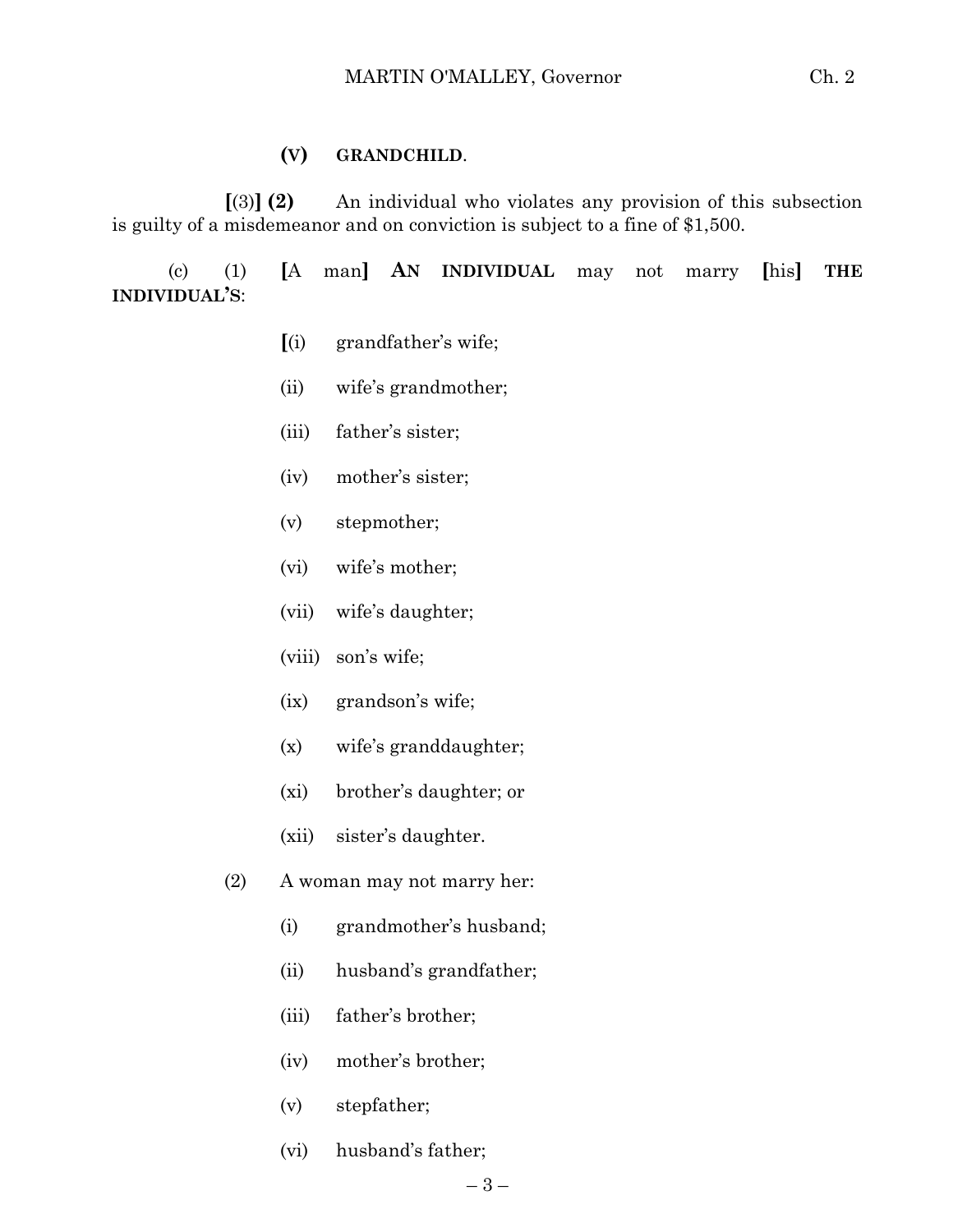- (vii) husband's son;
- (viii) daughter's husband;
- (ix) husband's grandson;
- (x) brother's son;
- (xi) sister's son; or
- (xii) granddaughter's husband**]**
- **(I) GRANDPARENT'S SPOUSE;**
- **(II) SPOUSE'S GRANDPARENT;**
- **(III) PARENT'S SIBLING;**
- **(IV) STEPPARENT;**
- **(V) SPOUSE'S PARENT;**
- **(VI) SPOUSE'S CHILD;**
- **(VII) CHILD'S SPOUSE;**
- **(VIII) GRANDCHILD'S SPOUSE;**
- **(IX) SPOUSE'S GRANDCHILD; OR**
- **(X) SIBLING'S CHILD**.

**[**(3)**] (2)** An individual who violates any provision of this subsection is guilty of a misdemeanor and on conviction is subject to a fine of \$500.

SECTION 2. AND BE IT FURTHER ENACTED, That an official of a religious order or body authorized by the rules and customs of that order or body to perform a marriage ceremony may not be required to solemnize or officiate any particular marriage or religious rite of any marriage in violation of the right to free exercise of religion guaranteed by the First Amendment to the United States Constitution and by the Maryland Constitution and Maryland Declaration of Rights. Each religious organization, association, or society has exclusive control over its own theological doctrine, policy teachings, and beliefs regarding who may marry within that faith. An official of a religious order or body authorized to join individuals in marriage under §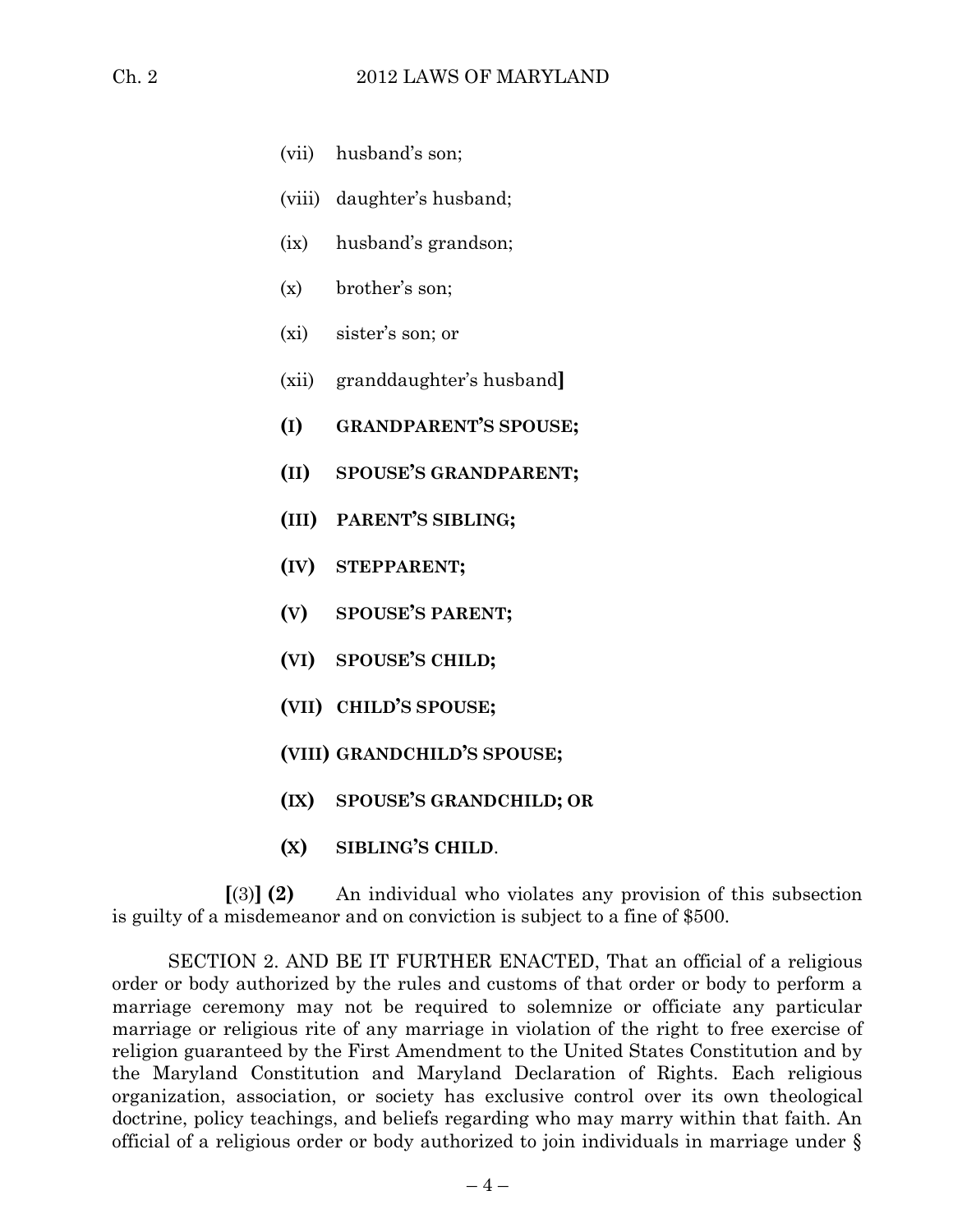$2-406(a)(2)$  of the Family Law Article and who fails or refuses to join individuals in marriage is not subject to any fine or other penalty for the failure or refusal.

## SECTION 3. AND BE IT FURTHER ENACTED, That:

(a) Notwithstanding any other provision of law, a religious organization, association, or society, or any nonprofit institution or organization operated, supervised, or controlled by a religious organization, association, or society, may not be required to provide services, accommodations, advantages, facilities, goods, or privileges to an individual if the request for the services, accommodations, advantages, facilities, goods, or privileges is related to:

(1) the solemnization of a marriage or celebration of a marriage that is in violation of the entity's religious beliefs; or

(2) the promotion of marriage through any social or religious programs or services, in violation of the entity's religious beliefs, unless State or federal funds are received for that specific program or service.

(b) A refusal by an entity described in subsection (a) of this section, or of any individual who is employed by an entity described in subsection (a) of this section, to provide services, accommodations, advantages, facilities, goods, or privileges in accordance with subsection (a) of this section may not create a civil claim or cause of action or result in any State action to penalize, withhold benefits from, or discriminate against the entity or individual.

(c) Nothing in this Act shall be deemed or construed to prohibit any religious organization, association, or society, or any nonprofit institution or organization operated, supervised, or controlled by a religious organization, association, or society, from limiting admission to or giving preferences to individuals of the same religion or denomination when otherwise permitted by law.

SECTION 4. AND BE IT FURTHER ENACTED, That:

(a) Notwithstanding any other provision of law, a fraternal benefit society described in § 8–402 of the Insurance Article that is operated, supervised, or controlled by a religious organization may not be required to admit an individual as a member or to provide insurance benefits to an individual if to do so would violate the society's religious beliefs.

(b) A refusal by a fraternal benefit society described in subsection (a) of this section to admit an individual as a member or to provide insurance benefits to an individual may not create a civil claim or cause of action or constitute the basis for the withholding of governmental benefits or services from the fraternal benefit society.